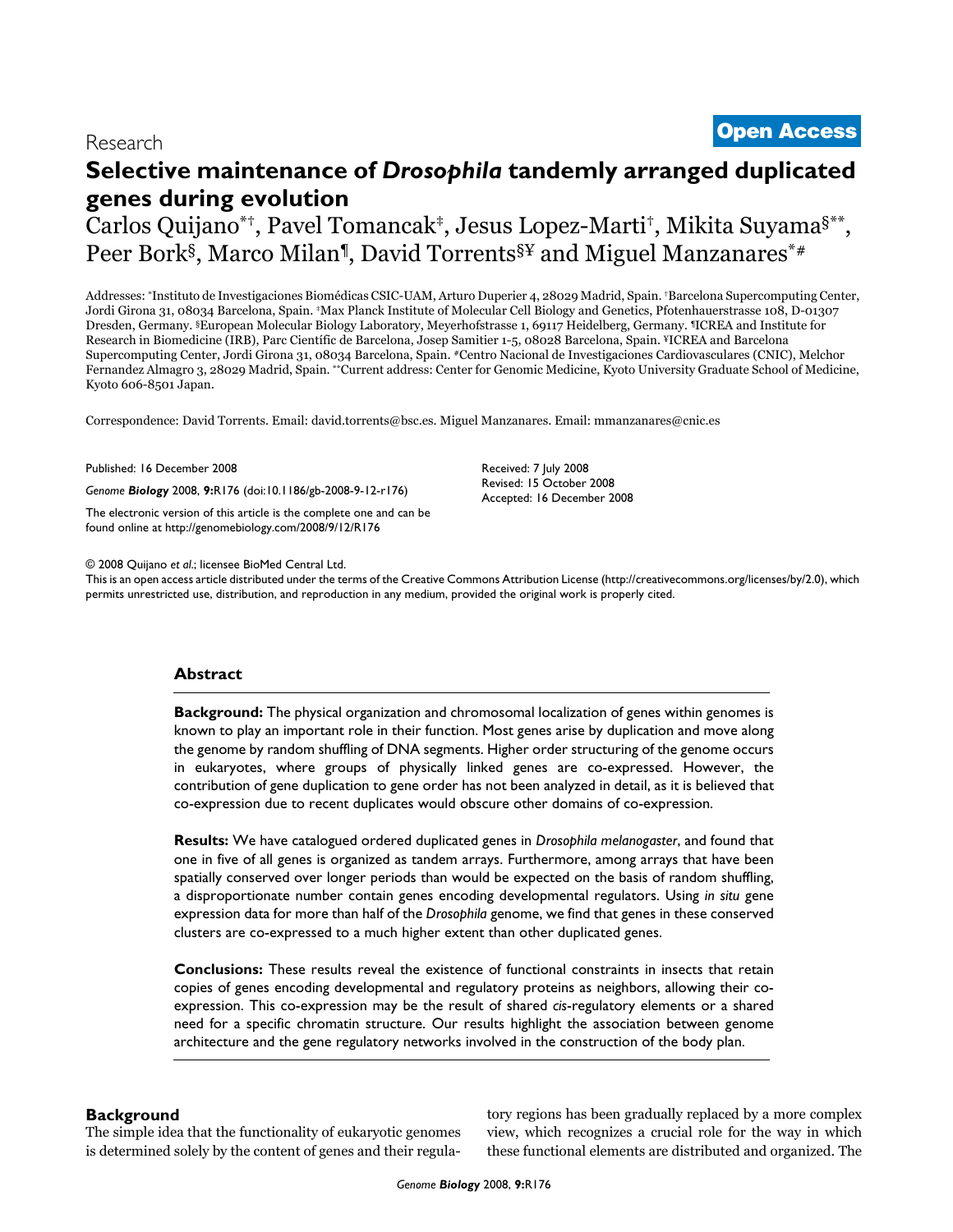discovery that some groups of genes with particular organizations (normally neighboring genes) have been conserved over long periods confirms that, at least in some cases, proximity between genes is essential for their functionality. The fruitfly *Drosophila melanogaster* contains several examples of duplicated genes arranged in such a fashion and that are involved in embryonic patterning; these include the *en-inv* [1], *ey-toy* [2] and *eyg-toe* [3] pairs, the *achaete-scute* [4], *Enhancer-of-split* [5] and *iroquois* clusters [6], and most significantly the *Antennapedia* and *Bithorax Hox* complexes [7], whose genomic organization has been conserved since the appearance of metazoans. The identification of substantial overlap in the expression patterns between genes within these groups suggests that these arrangements might be first fixed and subsequently maintained by the need for certain shared regulatory regions.

Beyond these specific examples, a number of large-scale computational studies have attempted to detect and measure the level of gene organization within eukaryotic genomes. These analyses searched for significant correlation between gene order and co-expression, under the assumption that neighboring genes will be expressed in a concerted way (for a review, see [8]). However, the results of these studies, normally consisting of rather weak correlation signals, are insufficient to provide an understanding of the overall gene organization in eukaryotic genomes. This is the case not only when comparing gene order with co-expression, but also when comparing groups of genes belonging to different functional classes or involved in the same process or pathway [9- 11]. In contrast to prokaryotes, where functionally related and co-expressed neighboring genes (mostly arranged in operons) are abundant and easily identified, eukaryotic genomes present an apparently much more complex organization, in which genes with no obviously ordered distribution predominate and co-exist with a smaller class of clustered, coexpressed genes. An important limitation of previous analyses is that, because of their global nature, they were unable to identify which genes require a particular genomic arrangement for their function and are, therefore, directly responsible for the detected correlation signal. Furthermore, many large-scale studies have deliberately not considered duplicated genes in order to exclude a disproportionate co-expression signal due to recently duplicated genes [12-14], despite the fact that most co-expressed neighboring genes in eukaryotes appear to have arisen by gene duplication. In fact, the identification of these clusters of duplicated genes underlines the importance of gene organization in eukaryotic genomes [8], and provides important information about how genes evolve after their duplication.

Here, we have combined computational and experimental approaches to identify and characterize all detectable duplicated genes that have been conserved in close proximity in the *Drosophila* genome. Through analysis of available *in situ* expression data we have also evaluated the expression pattern

of the detected cases in order to determine their level of coexpression. We found that a number of duplicated genes have been retained as tandems over a longer period than would be expected in the absence of selective constraints, and that this gene set is enriched in genes involved in developmental processes as well as those encoding transcriptional regulators. Furthermore, we show that these ancient tandem duplicates show a higher level of co-expression than other genes, even recently duplicated tandem pairs.

# **Results and discussion**

### **Identification and organization of duplicated genes in**  *Drosophila*

As a first step towards the identification and characterization of duplicated genes conserved in proximity, we evaluated how duplicated gene pairs are generally distributed along the fly genome. For this, we first identified duplicated gene pairs (paralogues) by comparing *Drosophila* protein products (see Materials and methods) and then evaluated the distance separating the duplicate genes on the same chromosome (expressed as the number of 'intervening non-paralogous genes': i-genes). This analysis showed that a predominant fraction of paralogous genes have zero or few intervening genes. The number of paralogous pairs decreases exponentially thereafter as the number of intervening genes increases (Additional data file 1). This distribution probably reflects the abundance of recently duplicated gene copies, which are still arranged as they were formed, that is, in tandem.

### **Genes originated by tandem duplication separate with time in a non-linear fashion**

If we take as our null hypothesis that duplicated gene pairs will gradually separate over time as the result of random genome reorganization events, such as inversions and translocations [15], we can predict that the physical distance, or the number of i-genes, separating duplicate genes that originated in tandem should gradually increase with time. And indeed, this general tendency is observed when we compare the number of i-genes and the relative age (inferred from the degree of neutral sequence divergence, dS) for each duplicated gene pair; the number of gene copies separated by many i-genes (>100) appears to be higher for older duplicated pairs, indicating that most duplicated genes are not under selection pressure to remain in proximity and can separate over time (not shown). However, the physical separation between the copies does not appear to be gradual, because we do not observe a linear correlation between genetic distance and age, but rather an all-or-nothing phenomenon, whereby duplicate genes are either co-localized or are dispersed at distant locations in the genome (Figure 1a). By comparing the exonintron structures of duplicated pairs, we further discarded possible biases and ruled out that this pattern could be due to a massive presence of retrogenes in *Drosophila* [16] (see Materials and methods). This pattern of gene separation, which implies profound remodeling of the genome, is consist-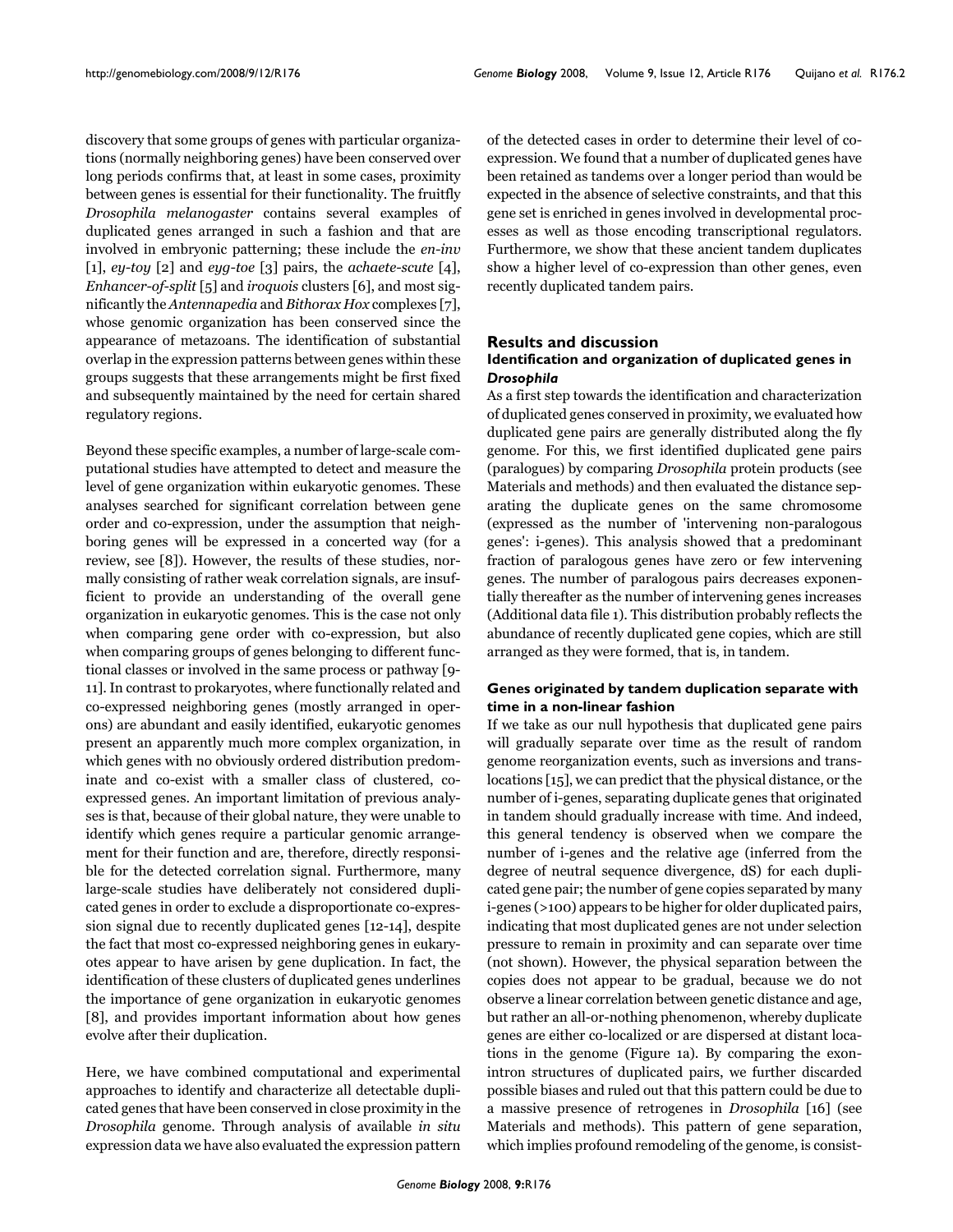

#### Genomic and temporal distributi **Figure 1** on of duplicated genes in *D. melanogaster*

**Genomic and temporal distribution of duplicated genes in** *D. melanogaster*. **(a)** The distance between duplicates does not increase sequentially with time, as estimated by dS values. The majority of gene pairs are either very near or far apart. The most frequent profiles for duplicated genes are (but not restricted to) consecutive (i-genes approximately 0) or recently (dS approximately 0) duplicated genes or both. Only pairs separated by up to 100 intervening genes and with dS < 5 are shown. **(b)** The proportion of pairs of duplicated genes that have separated increases over time, reaching a point where more than 90% of all duplicated genes are not physically linked. For example, there are 240 linked pairs in the dS 0-0.5 range, while there are only 19 for dS 4.5-5.0. The best fit exponential distribution that reaches a plateau at 92.51% is shown as a solid line.

ent with the extreme degree of chromosomal rearrangement found in *Drosophila* [17-19], rather than with a predominance of micro-inversions and small insertions, which would move and shuffle genes gradually within chromosomes.

# **A high degree of gene duplication and arrangement of duplicate genes in tandem arrays is found in the**  *Drosophila* **genome**

To distinguish tandem from dispersed duplicates, we needed to determine at what level of sequence divergence (that is, at which relative age) we can expect any two duplicated genes to have separated from each other. To answer this, we first classified all detectable gene copies into two groups: tandemly arrayed duplicated genes (TDGs) and dispersed duplicates. TDGs were conservatively defined as those separated by 10 igenes or fewer, based on a statistical comparison of the actual distribution of duplicated gene pairs with 10,000 distributions of randomly arranged pairs (Additional data file 2). Using these parameters, we found that of the 8,664 genes

detected as duplicates in *D. melanogaster* (59% of all genes), 2,952 are organized in tandem, in agreement with previous estimates [11]. This represents one in three (34%) of all duplicated genes, and one in five (20%) of the whole gene set, a figure only slightly higher than that observed in mammals and plants [20,21]. When we explored how duplicated genes tend to separate with time, we found that the proportion of gene duplicates that are dispersed increases linearly with the level of neutral sequence divergence, that is, with time. This relationship reached a maximum (roughly between dS values of 3 and 4), beyond which it appears that practically all duplicated pairs that can freely separate from each other have done so and remain apart (Figure 1b). These data follow an exponential distribution that reaches a plateau at 92.51% (*p*-value < 0.05, when compared to a distribution assymptoting at 100%), from which we can conclude that there is a fraction of duplicated genes that do not separate over time. The same behavior was observed using, instead of dS, dN (number of non-synonymous substitutions per site) as an estimator of the relative age of the duplicates, which is expected to be more inaccurate than dS, as it depends on levels of purifying selection and these, on gene function (data not shown). This observation suggests that some of those gene pairs that show high levels of sequence divergence and still remain as neighbors could have been retained in tandem due to selective constraints. On the other hand, this behavior could also simply reflect a passive and neutral retention of duplicates in tandem over long time periods. As a way to distinguish between both possibilities, we examined if there is any functional difference in this set of genes that could derive from a selective retention of certain classes of tandem duplicates.

# **Evolutionarily conserved tandem duplicates are significantly enriched for developmental and regulatory genes**

Gene Ontology (GO) analysis [22] reveals that the set of TDGs with a high degree of sequence divergence (2,012 genes with dS > 4), likely representing 'old' linked genes, is significantly enriched in genes encoding functions related to embryonic development and transcriptional regulation when compared to dispersed duplicated genes (Additional data file 3). This association was not observed with younger gene duplicates  $(1,523$  genes with  $dS < 4$ ), and even more, a high number of these functions were observed among the under-represented GO terms for TDGs with dS values between 0 and 2. This finding suggests that developmental and regulatory genes are overrepresented among conserved linked gene copies, and that the known examples previously described [1-7] are not just anecdotal and known because of a biased sampling from the literature.

However, the use of dS values beyond saturation  $(dS > 2 \text{ or } 3)$ should still be treated with great caution, despite being used at large scale and to detect a general behavior of genes. For this reason, we next used an alternative approach to accurately classify and select a collection of 'old' gene duplicates,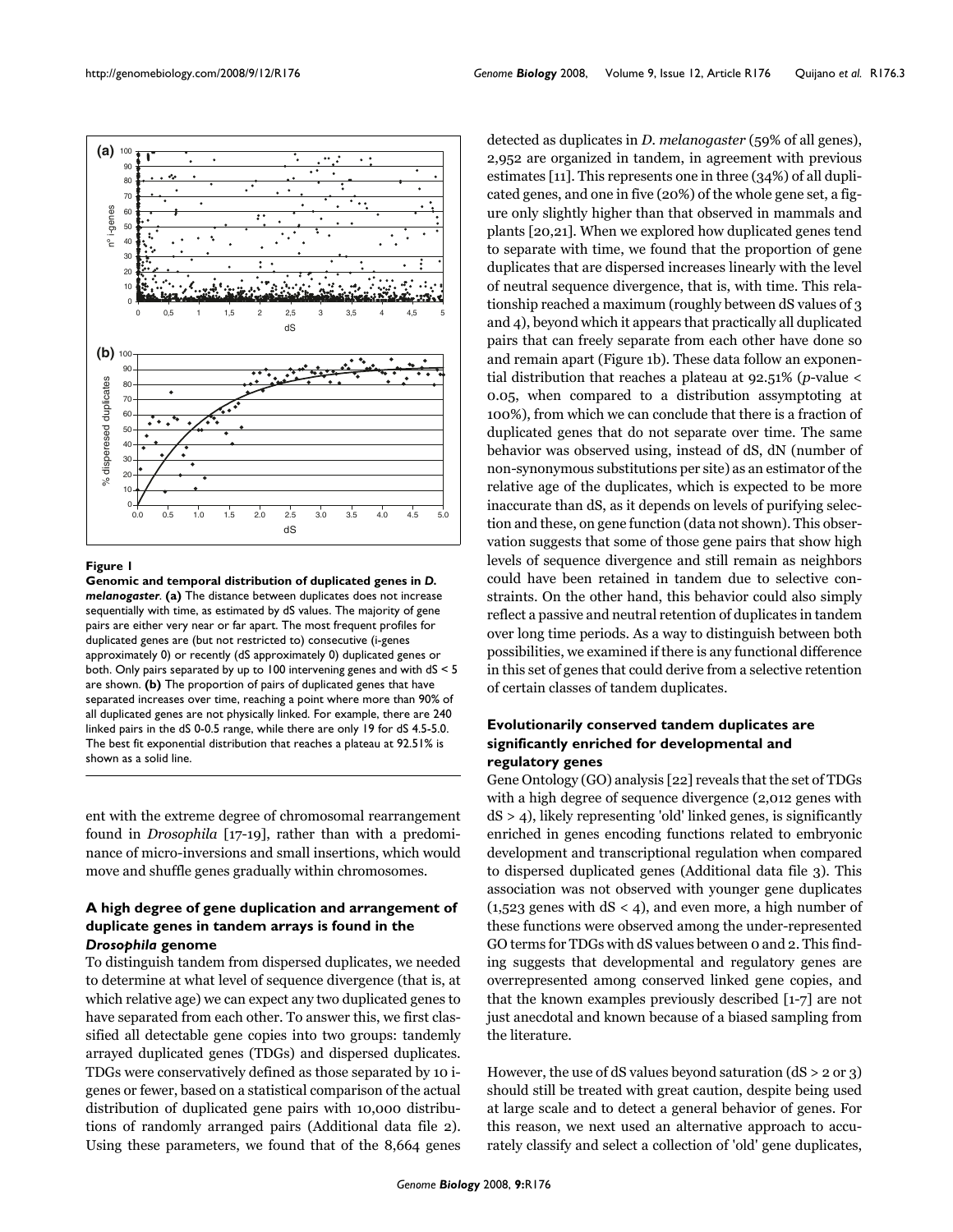and re-evaluate them at the level of potential functional enrichments. To do so, we obtained a collection of gene duplicates through a phylogenetic approach, searching for TDGs that we are certain have been conserved as such during the independent evolution of fly and mosquito since their divergence at least 250 million years ago [23]. This new set, although limited in size, is expected to be more reliable and to avoid the potential problems associated with the calculation of the neutral divergence (dS) of 'old' duplicates [24]. To obtain this new collection of conserved neighboring gene duplicates, we first applied the same procedure described above to identify and classify duplicate genes in the genome of the mosquito *Anopheles gambiae*. Compared to the 2,952 TDGs identified in *D. melanogaster*, we found 2,637 in mosquito. We then compared the TDG sets from *D. melanogaster* and *A. gambiae* and defined TDGs as evolutionarily conserved using orthologous duplicated genes that are arranged in tandem in both species and that fit a phylogenetic model consistent with the existence of the TDG group in a common ancestor (see Materials and methods). In this way, we defined the set of conserved TDGs, comprising 400 genes, grouped in 154 tandem arrays (the majority of which contained 2 or 3 duplicate genes; see Materials and methods). Consistent with our previous analysis (Figure 1b), more than 95% of these TDGs conserved between *A. gambiae* and *D. melanogaster* have gene duplicates with dS values > 2. This confirms that we are in fact dealing with a collection of gene duplicates with ranges of ages where nearly all duplicates are expected to be separated.

In order to further confirm that this set truly represents TDGs conserved throughout the dipteran lineage, we additionally checked for their presence in two other drosophilid genomes, *D. pseudoobscura* and *D. virilis*, which have divergence times from *D. melanogaster* of 27 and 40 million years ago, respectively. A minimum quality of genome assembly is crucial for a correct estimation of TDGs, and prohibited the inclusion in our analysis of other non-dipteran insect species with fragmentary genome assemblies [25,26]. We found that out of the 154 TDG arrays conserved between *D. melanogaster* and *A. gambiae*, 131 (85.1%) are also present in *D. pseudoobscura* and 122 (79.2%) in *D. virilis*. To determine whether or not this degree of conservation with other drosophilids can be explained by random processes of retention or loss of tandem duplicates, we analyzed the organization of 526 pairs of tandemly duplicated genes from *D. melanogaster* that are not conserved with *A. gambiae* in the genome of *D. pseudoobscura*. In order to ensure that the absence of conservation in this comparison is due to a separation or loss of duplicates in *D. pseudoobscura* and not to *D. melanogaster*-specific duplications, we did not count TDGs for which we could find only one or no orthologues in *D. pseudoobscura* or *D. virilis*. This gave us a group of 398 TDGs, of which 305 (76.6%) are conserved in *D. pseudoobscura*, showing that those TDGs that have been formed before the split of *A. gambiae* and *D. melanogaster* and have been conserved together since then have

a higher probability to be also in tandem in a different drosophila than those TDGs of more recent evolutionary origin (two-tailed Fisher's exact test; *p*-value < 0.05).

Of the conserved tandem arrays between fly and mosquito, 33% (132 genes) are included in syntenic regions where gene order is conserved between *D. melanogaster* and *A. gambiae* [27]. This figure coincides with the overall percentage of *D. melanogaster*-*A. gambiae* orthologues remaining in synteny [25], showing that the conserved TDGs cannot, therefore, be explained by synteny alone.

We compared the GO distributions of TDGs and dispersed duplicates, and of conserved TDGs versus dispersed duplicates and non-conserved TDGs. We did not find significant differences in the distribution of functional categories between TDGs and dispersed duplicates (Additional data file 4). However, as with the constrained TDG set defined by neutral divergence criteria, the conserved TDG set is enriched in developmental and transcription factor genes in comparison with both the dispersed duplicates (21 out of 30 overrepresented GO terms with *p*-value < 0.05) and the non-conserved TDGs (30 out of 49 overrepresented GO terms with *p*-value < 0.05 (Additional data file 5)). To confirm that this trend held for all genes categorized as developmental or transcriptional regulators, we compared the abundance of genes annotated with four higher-level GO terms in each duplicate gene set relative to their abundance in the whole collection of duplicated genes (Figure 2; Additional data file 6). As expected, the relative abundance of genes annotated with 'catalytic activity' [GO:0003824] and 'metabolic process' [GO:0008152] was similar among all sets. In contrast, genes in the 'multicellular organismal developmental' [GO:0007275] and 'transcriptional regulator activity' [GO:0030528] categories were notably more abundant in the conserved TDG set. We observed these same trends when we removed from the conserved TDG set those genes that are located in syntenic regions (see above; data not shown). This further shows that the functional enrichment observed is not due to a fraction of TDGs being maintained as such because of evolutionary conservation of larger regions of the chromosome with conserved gene order.

To validate this observation, we repeated the analysis using, instead of GO categories, gene sets defined independently by Nelson and co-workers for another purpose [28]. These gene sets are 'complex' (genes with high regulatory complexity), 'HK' (house-keeping) and CDY (single genes in *C. elegans*, *D. melanogaster* and yeast). In this case, we observed a relative enrichment of 'complex' genes in the conserved TDG set (Additional data files 6 and 7). We can therefore affirm that certain classes of duplicated gene, mostly 'trans-dev' (developmental transcriptional factor) genes [29], are preferentially retained over evolutionary time in a tandem organization after duplication. Thus, the conservation of TDGs requires an explanation involving evolutionary forces that favor certain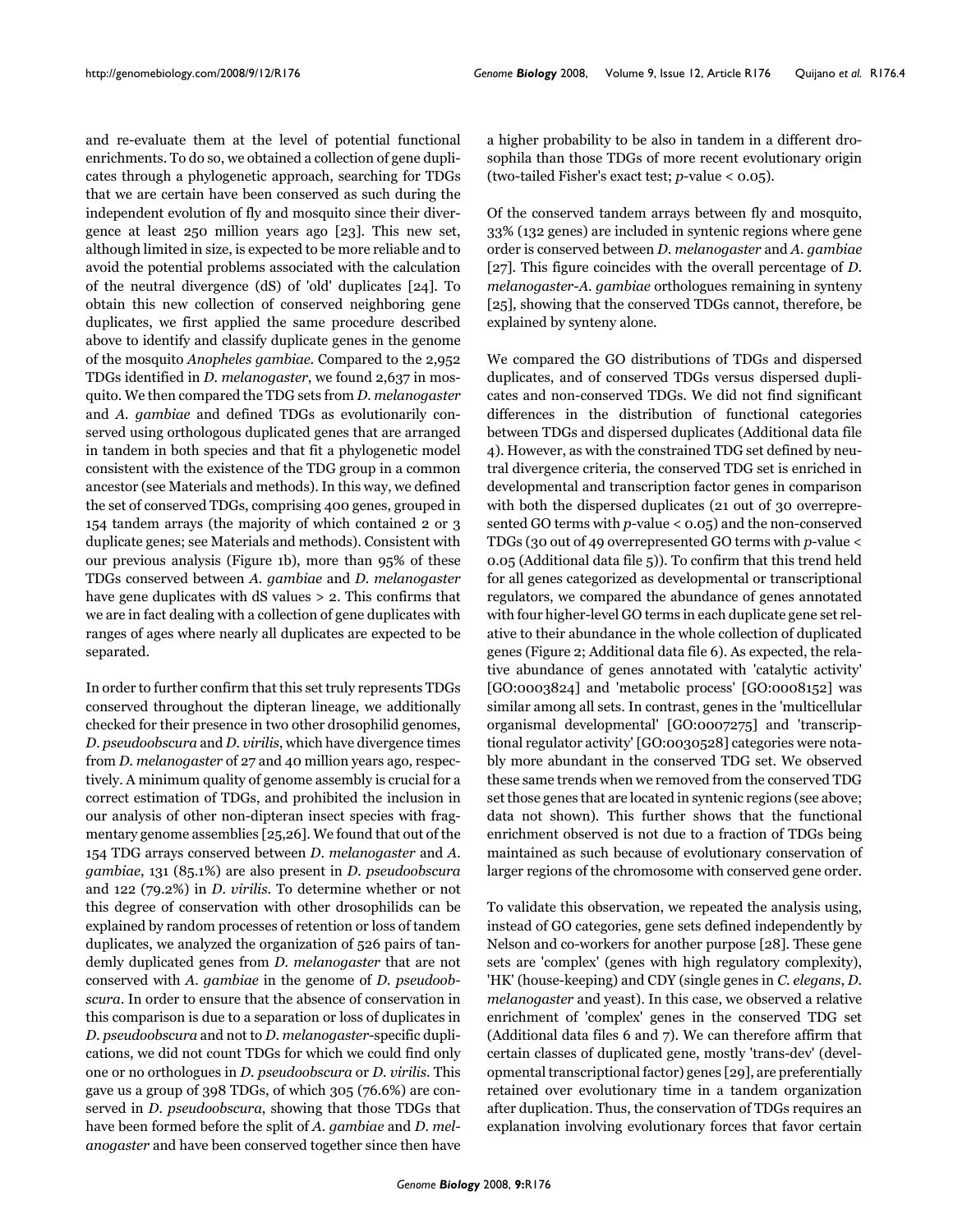

#### Figure 2

**Evolutionarily conserved TDGs are enriched in developmental and transcription factor genes**. The graph shows the ratio of the abundance of the listed GO categories in the different subsets of duplicated genes to the abundance among all duplicated genes. A value of 1 indicates that the abundance in a subset is comparable to that in the whole set. The conserved TDG subset is enriched in genes under the categories 'multicellular organismal developmental' and 'transcription factor activity'. *p*-values for individual children GO terms of these categories found to be overrepresented among conserved TDGs are all < 0.05 (Additional data file 5). Abbreviations: non TDGs, duplicated genes that are not arranged in tandem; TDGs, duplicated genes that are arranged in tandem; non cons TDGs, tandem duplicates that are not conserved in *A. gambiae*; cons TDGs, tandem duplicates that are conserved between *D. melanogaster* and *A. gambiae*.

functions of the duplicated genes, and not the neutral drift of genome re-ordering.

# **Evolutionarily conserved tandem duplicates are highly co-expressed**

Considering our previous results, the conservation of tandem duplicates could be explained by the existence of shared *cis*regulatory elements, making their separation deleterious for the organism and, therefore, less probable or impossible to fix in the population [30,31]. A prediction of this scenario is that conserved TDGs would be more likely to be co-expressed in time and space than other duplicate pairs. To test this hypothesis, we examined the database of gene expression patterns during embryogenesis in *D. melanogaster*, which to date

encompasses the expression, by whole mount *in situ* hybridization, of nearly half the genome [32]. While these data are certainly scarcer than expression profiles based on DNA microarrays, they are much more information-rich, and thus a valuable complement to other studies [33]. For those gene clusters for which *in situ* patterns were available, two or more genes that share a characteristic expression domain in the embryo were scored as positive for co-expression. Maternal or ubiquitous expression was not considered as evidence for co-expression (see Materials and methods). In total, we scored the expression of 1,963 genes (Table 1).

Of the 154 evolutionarily conserved TDG clusters, *in situ* hybridization evidence was available for 52, and of these, 19 showed co-expression (36.6%; Additional data file 8). We also examined expression data for 179 dispersed duplicate gene pairs for which clear orthologues exist for both genes in *A. gambiae*. Of these groups, co-expression was found for 38 (21.3%). This analysis thus shows that tandemly arrayed duplicated genes that have been conserved in proximity since the divergence of *D. melanogaster* and *A. gambiae* are more likely to share a characteristic expression pattern in the early embryo than other duplicated genes (Chi squared; *p*-value < 0.05).

We next assessed whether co-expression was simply an effect of both genes being in the same genomic location [11,34]. Of 198 groups of genes examined that are not related by duplication but are linked in both *D. melanogaster* and *A. gambiae* (conserved neighbors), we found evidence of co-expression for 37, or 18.7% (Additional data file 9). Comparison with the figure of 36.6% for the evolutionarily conserved TDG clusters demonstrates that co-expression of conserved TDGs cannot be explained by being located in broader co-expression domains of the genome (Chi squared; *p*-value = 0.01). We are aware that this analysis is limited by the number of cases examined (Additional data file 10) and also by the fact that we can only use positive evidence, since two genes that are not co-expressed in the embryo may be so at later stages. We nevertheless have confidence in the results because of restrictive criteria use in the analysis, which would tend to underestimate the number of co-expressed conserved TDGs.

#### **Table 1**

**Number of groups and genes that show co-expression in the** *D. melanogaster* **embryo**

|                                  | Number of groups* (genes†) | Number of co-expressing groups <sup>‡</sup> (genes <sup>†</sup> ) | Percentage of co-expressing groups (genes <sup>†</sup> ) |
|----------------------------------|----------------------------|-------------------------------------------------------------------|----------------------------------------------------------|
| Conserved TDGs                   | 52(118)                    | 19(43)                                                            | 36.5(36.4)                                               |
| Conserved non-TDGs§              | 179 (578)                  | 38 (89)                                                           | 21.3(15.4)                                               |
| Conserved neighbors <sup>¶</sup> | 198(716)                   | 37 (107)                                                          | 18.7(14.9)                                               |

\*Total number of groups where two or more genes have a reported *in situ* analysis. †Number of genes that have been analyzed by *in situ*. ‡Number of groups where two or more genes show co-expression in at least one domain of the embryo. §Groups of duplicated genes that are not arranged in tandem and that have one-to-one orthologues in *A. gambiae*. ¶Groups of genes that are located in syntenic regions between *D. melanogaster* and *A. gambiae*, that have one-to-one orthologues in *A. gambiae*, and that are not tandem duplicates.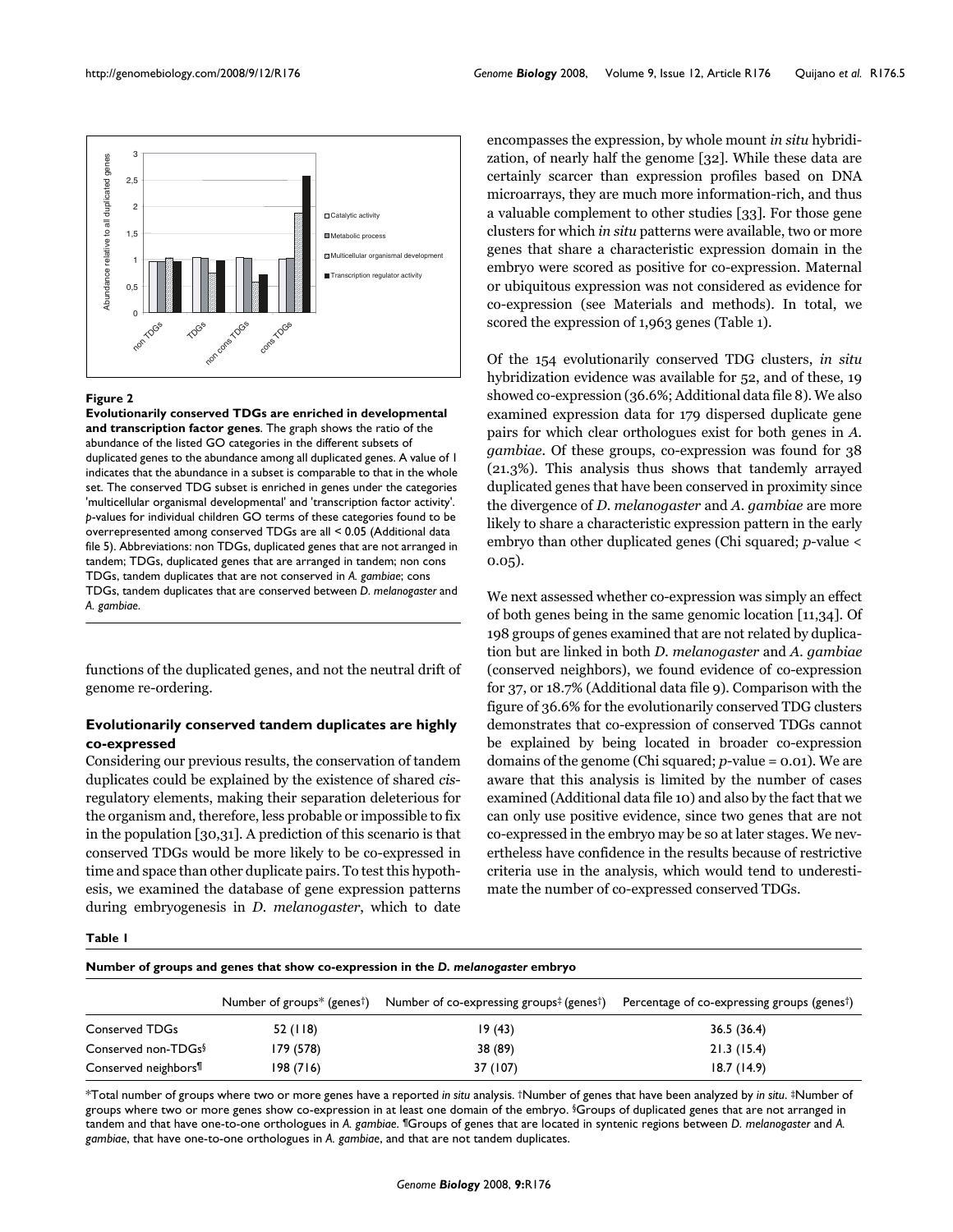The set of evolutionarily conserved TDGs that are coexpressed includes many previously identified cases (Additional data file 11), such as *en* and *inv* [1], *tin* and *bap* [35], *gsb* and *gsb-n* [36], *srp* and *GATAe* [37], the *odd-drm-sob* zincfinger cluster [38], and *wg* and *Wnt4* [[39\]](#page-10-0). However, a number of previously unreported cases of co-expression were also identified (Figure 3). Among these are four members of the *Osiris* gene family, which are expressed in common domains in the esophagus and the thoracic epidermis (Figure 3). These genes encode proteins of unknown function whose conservation with orthologues in *Anopheles* has been previously reported [40]. We also identified a pair of genes that encode previously undescribed proteins characterized by collagen-like triple helix repeats, and which are expressed at the early blastoderm stage in a highly restricted domain in the anterior pro-cephalic region (Figure 3). Another interesting example is that of the *Snail* family zinc-finger gene *scrt* and its duplicate pair CG12605 (Figure 3). Both genes are specifically expressed in the central nervous system, including the cephalic anlagen. *scrt* is considered to be a pan-neural marker in *Drosophila* development; however, its mutation produces only a subtle eye phenotype [41]. The fact that a closely related gene lies in its vicinity may indicate that the full function of *scrt* and CG12605 in neural development will not be revealed unless both genes are mutated (or deleted) simultaneously. Given the high number of tandem duplicates we have shown to be present in the *Drosophila* genome, this situation may be more frequent than previously thought, and might explain many cases of mutants that do not show the phenotype predicted on the basis of the wild-type gene's expression pattern.

# **Conclusion**

Our study provides evidence for the existence of evolutionary constraints that determine the relative positions of a large fraction of duplicated genes in the *Drosophila* genome; moreover our results show that this phenomenon is related to gene functionality. We have shown that duplicated pairs are extremely abundant, and that these pairs separate over evolutionary time according to an all-or-nothing pattern, which indicates that genome remodeling in *Drosophila* does not proceed by gradual separation. Despite the general trend for neutral gene shuffling, we found that duplicated pairs that are preferentially retained as neighbors are enriched in genes involved in developmental processes and the regulation of transcription. We further show that these conserved duplicated genes tend to be co-expressed in the early fly embryo, which suggests the existence of shared *cis*-acting regulatory regions that act as a selective brake to keep these gene copies in proximity.

This does not imply, however, that duplicated copies will remain fully redundant over time. It is not difficult to envision subsequent processes of neofunctionalization or subfunctionalization occurring between copies, which would result in clusters of two or more genes with partially overlapping expression domains and functions and at the same time specific and unique roles. This occurs with the Hox clusters, which are a clear example of conserved TDGs.

Nevertheless, it is unlikely that shared *cis*-regulation is the only mechanism acting to keep duplicates together, and it certainly does not exclude other constraints, such as chromatin structure, which may also play a role in the evolution of gene order.

Finally, the duplicated genes catalogued here will be of great value for the *Drosophila* community, since many of them may be involved in key developmental processes, and their characterization might help to uncover functions that are not apparent from simple forward genetics approaches, which overlook potential redundant roles of duplicated copies.

# **Materials and methods Detection and classification of gene duplicates**

We characterized the duplicate gene content of the *D. melanogaster* and *A. gambiae* genomes by following a series of simple steps. We first obtained the protein sets for each species from the April 2007 release of the Ensembl genome server [42] and, for those genes with multiple transcripts, filtered out shorter isoforms, retaining only the largest protein sequence for each gene. Second, we performed an intra-species comparison of all protein sequences using BLASTp [43], default options. In cases with several high scoring pairs (HSPs) per query, we obtained a single sum scored E-value for each matching protein pair by applying Karlin and Altschul statistics [44], which we also explain here. We have defined co-ordered HPSs by what we call 'best HSP tracking', which takes the best HSPs that are consistent with the coordinates of the immediately previous HSP, when they are ordered by E-value, starting with the most significant HSP. The E-value for one HSP is calculated with this statistic:

#### *E-value* = *kmne*-λ*<sup>S</sup>*

where S is the score, m and n are the size of the query and the database size, respectively, lambda is a matrix specific constant to normalize the score and k is an adjusting constant of minor importance in the analysis. All the values can be captured from the BLAST output file. The sum score is calculated as:

$$
S_{sum} = \lambda \sum_{i=1}^{r} S_r - \ln(kmn) - (r-1) (\ln(k) + 2 \ln(g) - \log(r))
$$

where m and n are the size of the query and the subject sequences, respectively, and g the gap size. The corresponding *p*-value then is: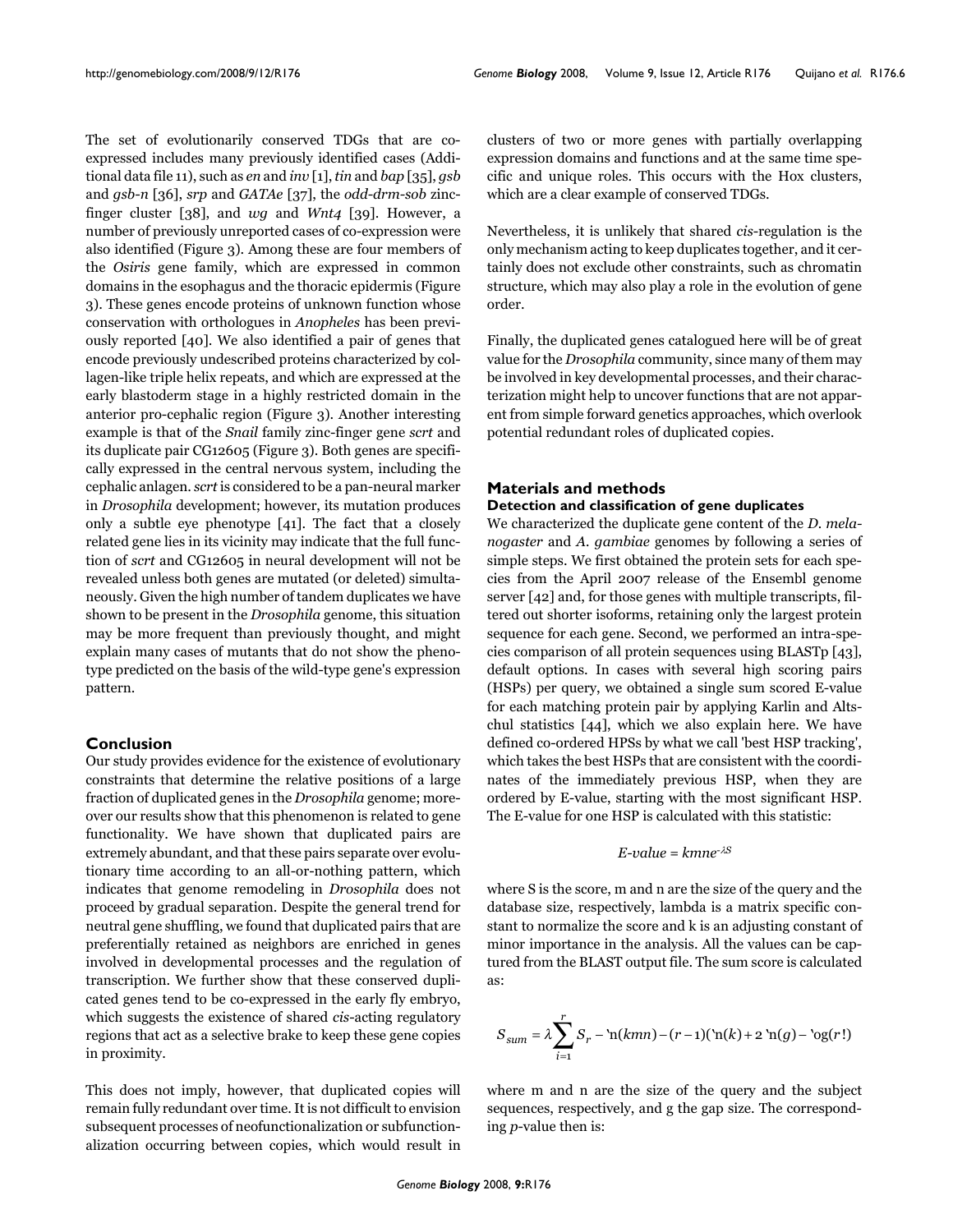

#### Figure 3

**Conserved TDGs show co-expression in the** *Drosophila* **embryo**. The figure shows *in situ* hybridization data for TDGs whose expression has not been previously described. Four genes from the *Osiris* cluster are expressed in the esophagus and in the ventral ectoderm, while three genes encoding Elongation-of-very-long-fatty-acids synthases (ELOVL) are expressed in the large intestine. We also found two undescribed genes that encode proteins with collagen-like repeats that are both expressed in a discrete domain at the anterior end of the syncitial blastoderm stage embryo, and two Ras-family members that show expression in the procephalon and ventral ectoderm. We have also found that the *scrt* Snail-type zinc finger gene has a conserved linked duplicate and both are expressed in overlapping domains in the central nervous system.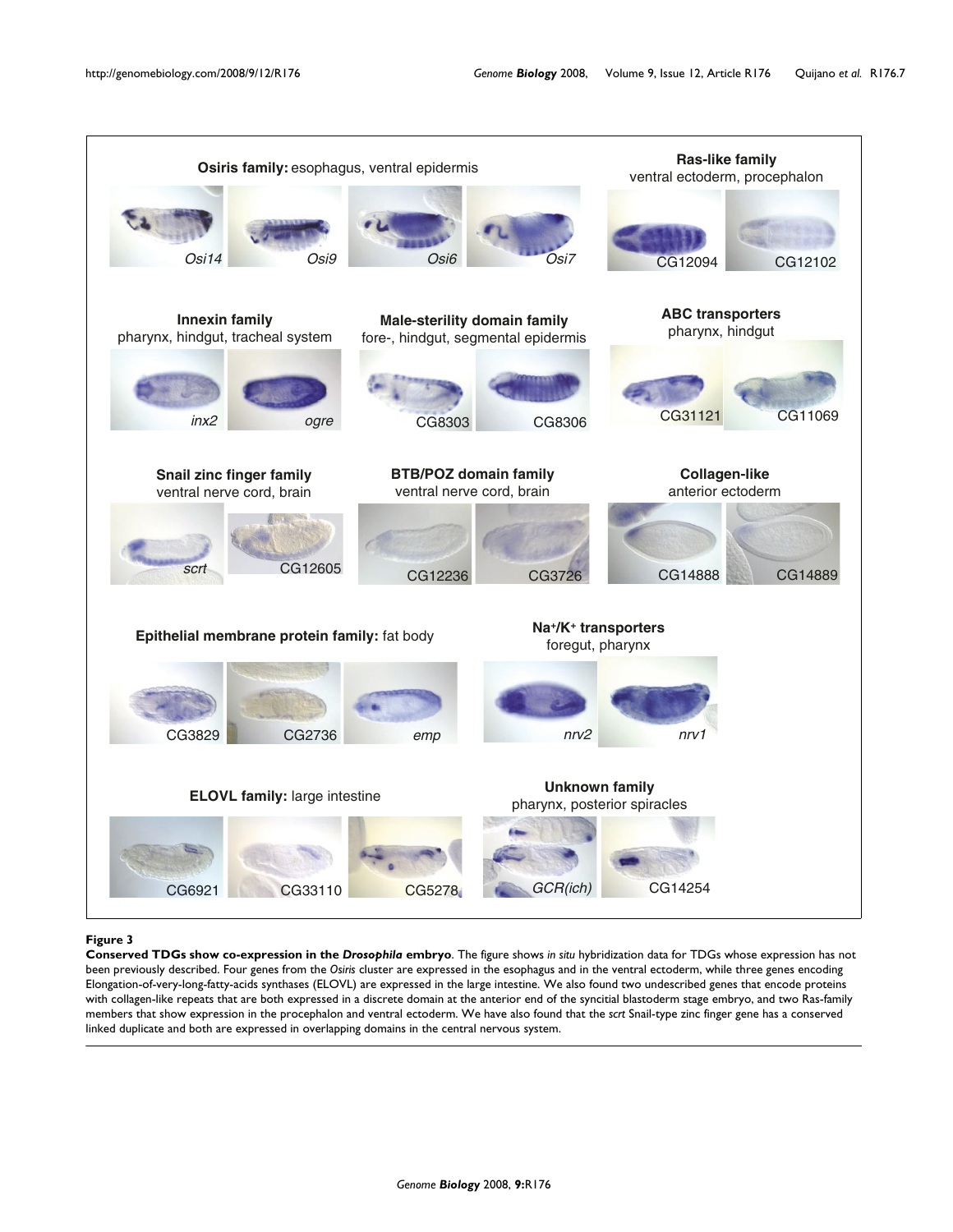$$
p-value = e^{(-S_{sum})}S_{sum}^{(r-1)}/(r!(r-1)!)
$$

which can be corrected for multiple testing with:

$$
p
$$
-value( $corr$ ) =  $p$ -value/ $\beta$ <sup>(r-1)</sup>(1- $\beta$ )

to finally obtain the corrected E-value (beta is the gap decay and 0.1 by default):

*E-value*(*corr*) = (*effective\_db\_lengtth*/*n*)*p-value*(*corr*)

Third, a gene pair was finally accepted as duplicated when their detected relation passed one of these two conditions: an E-value lower than 10-20; or the relation between identity and alignable sequence length passed the criteria described by Bukhard Rost [45] to exclude false positive relationships with no biological meaning (distance to Burkhard Rost > 0; see as follows). When the alignment length is lower than 300 amino acids the distance from a multiple HSP BLAST alignment to Burkhard Rost's homology estimation is:

*dist* = *percent\_identity* - 10 - 480*alignment\_length*(-0.32(1+exp(-*alignment\_length*/1000)))

and for larger alignments we approximated the distance as:

$$
dist = percent\_identity - 30
$$

TDGs were defined as duplicated genes separated by no more than ten non-related intervening genes, which provides a conservative value for significant linkage (Additional data file 2). Each chromosome arm was treated independently. An array of two or more consecutively linked genes meeting this criterion was defined as a TDG cluster or group. This step generated 1,001 groups in *Drosophila* and 899 in *Anopheles*, of which the vast majority are only composed of two or three genes (838 and 740, respectively, more than 80% in both cases; Additional data file 1).

To identify TDG clusters phylogenetically conserved between *Anopheles* and *Drosophila*, we first performed an all-versusall BLASTp comparison of a joint collection of sequences containing all *Drosophila* and *Anopheles* proteins. We then ranked all the sequence relationships between each TDG cluster in *Drosophila* and each TDG cluster in *Anopheles* by their corresponding E-value. Conserved TDG clusters were defined as those for which more than 50% of all the possible interspecies relationships have lower E-values than intra-species hits. This filter ensured that practically all the *Drosophila* clusters identified as conserved have an ancient origin and thus avoided the inclusion of fly-specific duplicates. The conservation of TDG clusters with *D. pseudoobscura* and *D. virilis* was manually inspected by examining the genomic location of one-to-one orthologues with *D. melanogaster* on the University of California Santa Cruz (UCSC) Genome Browser [46].

For those TDG clusters of three or more genes, the presence of two genes in tandem was considered sufficient to be scored as conserved.

Because retrotransposed gene copies could potentially have an impact on our analysis and conclusions, we wanted to evaluate their relative abundance within our set of gene duplicates. A recently published work identifies only 94 retrogenes in the fly genome [16], a fraction that appears to be negligible if we consider all 8,664 duplicated genes used in this study. Nevertheless, to rule out without doubt that the contribution of retrogenes to our analysis is not relevant, we compared gene structures between duplicates in order to detect all possible episodes of retrotransposition within our set of duplicates. In total, we found 566 cases that could be compatible with a retrotranspositional origin (that is, that have no introns and a multiexonic paralog). To minimize the interference of possible insertions or deletions of introns in one of the copies with time, we repeated these comparisons by only considering 271 recent duplicates  $(dS < 0.1)$  and found that only approximately 10% of the cases (25 in total) are consistent with a retrotranspositional origin. This indicates that the contribution of retrotransposition in the appearance of gene duplicates in fly is marginal. Furthermore, and in agreement with this finding, we evaluated the distribution of the percentage of retrogenes (using this extremely relaxed definition) within our set using bins of 0.1 dS and observed that the percentage of retrogenes within our set of duplicates is always lower than 10% and normally between 5% and 6%. All the different sets of gene used in this study can be found in Additional data file 12.

#### **Calculation of dS values**

We calculated the rate of synonymous substitutions (dS) between two particular gene copies by first extracting the alignment derived from the best-scoring HSPs obtained from their BLASTp comparison. Each of these alignments was then used as a template to obtain a codon-based DNA alignment (using their cDNA sequences and the pal2nal program [47]). Finally, dS values were calculated from the DNA alignments by maximum likelihood analysis using the *codeml* program included in the PAML package for phylogenetic analysis [48] (runmode = -2, seqtype = 1, and CodonFreq =  $F_3 \times 4$ ).

In order to monitor potential issues derived from the saturation of high dS values, we also repeated all the analyses using dN values as a rough estimate of the relative age of duplicates. These dN values were extracted from the same alignments and the same PAML settings that yielded dS values.

The data for Figure 1b were fitted to an exponential one-phase association model using the GraphPad Prism© package (La Jolla, California, USA), setting a Y0 value of 0 (to account for the fact that we are examining duplicates originated in tandem, and that by definition these will all be linked at time = 0). In these conditions, the 95% confidence interval for the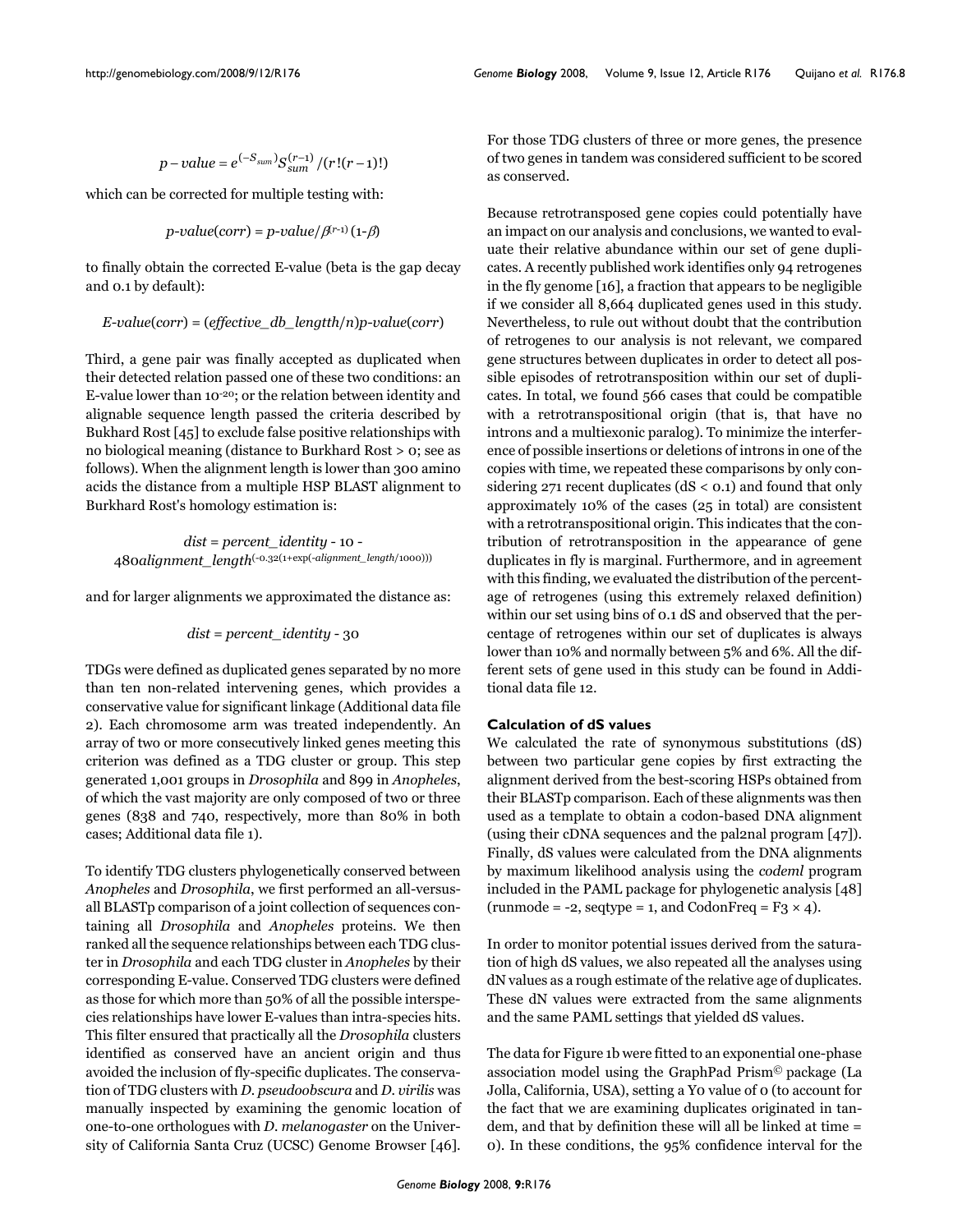plateau (asymptote) value was between 86.78% and 98.23%. When compared to a model with a hypothetical plateau value of 100%, the model where the distribution does not asymptote at 100% is statistically significant (*p*-value = 0.0242). If we use all of the available data for higher dS values (dS 0-7, or dS 0-10) we find that the distribution reaches a plateau at 89.89% of dispersed duplicates, with even higher significance compared to the hypothesis of asymptoting at 100% (*p*-value < 0.0001). Similar conclusions are reached if instead we divide the distribution in a two-phase linear model (not shown).

#### **Random test of gene ordering**

To distinguish tandem from dispersed duplicates we needed to define the maximum distance (in i-genes) between two duplicated genes for which the linkage was significant when compared with a random distribution along the genome. For this, we modeled 10,000 random replicates of the *Drosophila* genome by shuffling all genes within the same chromosome arm while retaining their similarity values calculated as described above. We then calculated the probability of finding a particular separation in i-genes between two gene copies by chance by counting the frequency of such distances in all random models generated and dividing by the number of replicas (n = 10,000; Additional data file 2). To discard the influence of recently formed gene copies, which will mostly be in tandem (that is, at 0 i-genes) we also included, in addition to the test considering all duplicated genes, another test considering divergent gene copies only (taken here conservatively as copies with  $dS > 4$ ).

#### **Gene Ontology analysis**

The distributions of functions associated with the different subsets of gene duplicates were evaluated by analysis of GO terms [22] using the Fatigo tool from the Babelomics data analysis suite [49]. This tool provides an adjusted *p*-value based on family wise error rate and false discovery rate methods in order to correct for multiple tests [49]. Four high-level GO terms were selected for further examination. For a given subset of duplicate genes, the proportion of genes in each GO category was calculated by dividing the number of genes annotated with that category by the total number of genes in the subset. Values were normalized by dividing them by the proportion of genes annotated with that GO term in the complete set of duplicated genes (Additional data file 6). A value of 1 would indicate that the distribution of the GO term in question was the same in the given subset as in the complete set of duplicated genes. To compare the relative distributions of GO terms in the gene sets derived from Nelson *et al*. [28], values were normalized to the proportion of genes annotated with each GO term in the whole genome. This is because, by definition, the CDY set (single genes in *C. elegans*, *Drosophila* and yeast) is significantly underrepresented in the complete duplicated gene set.

#### *In situ* **analysis and scoring**

For comparison of *in situ* hybridization staining patterns, duplicated genes were first categorized into the following subsets. (a) Conserved TDGs (see above). (b) Non-conserved TDGs. (c) Conserved non TDGs, defined as those dispersed duplicates in *Drosophila* (that is, separated by > 10 i-genes) for which each gene has a 1:1 orthologue in *Anopheles* (as defined in the Ensembl database). This subset includes duplicated genes that, like conserved TDGs, were formed before the separation of *Drosophila* and *Anopheles* lineages (and are thus of comparable ages); however, in this case, the duplicates have separated at least in the *Drosophila* lineage. (d) Conserved neighbors, which include genes not related by duplication that are located in regions of synteny between *D. melanogaster* and *A. gambiae* (obtained from the supplemental data to the honeybee genome analysis [27]) and that had 1:1 orthologues in *A. gambiae* (obtained as above). All TDGs were removed from this subset.

For each category, we identified those gene groups for which at least two genes had been tested for embryonic expression by whole mount *in situ* hybridization (Table 1). The expression data for all genes in a given group were visually inspected and compared. A gene group was scored as positive if at least two genes showed expression in a common domain or subdomain of the embryo. Other groups were scored as not informative; we deliberately did not search for negative evidence, since we cannot exclude the possibility that two genes that are not expressed in common domains in the embryo stages examined do so at other unexplored stages or in the adult. Therefore, we can only score for positive evidence of coexpression. Maternal or ubiquitous expression was not used as positive evidence for co-expression.

# **Abbreviations**

dN: number of non-synonymous substitutions per site; dS: number of synonymous substitutions per site; GO: Gene Ontology; HSP: high-scoring pair; TDG: tandemly arrayed duplicated gene.

# **Authors' contributions**

DT, MMil and MMan conceived the study. CQ, DT and PB designed the computational analysis. CQ, JL-M and MS carried out the computational analysis. PT, MMil and MMan analyzed the *Drosophila* expression data. CQ, DT and MMan drafted the manuscript. All authors read and approved the final manuscript.

# **Additional data files**

The following additional data are available with the online version of this paper. Additional data file 1 is a figure showing the distribution of paralogous gene group size and distance. Additional data file 2 is a figure showing the statistical test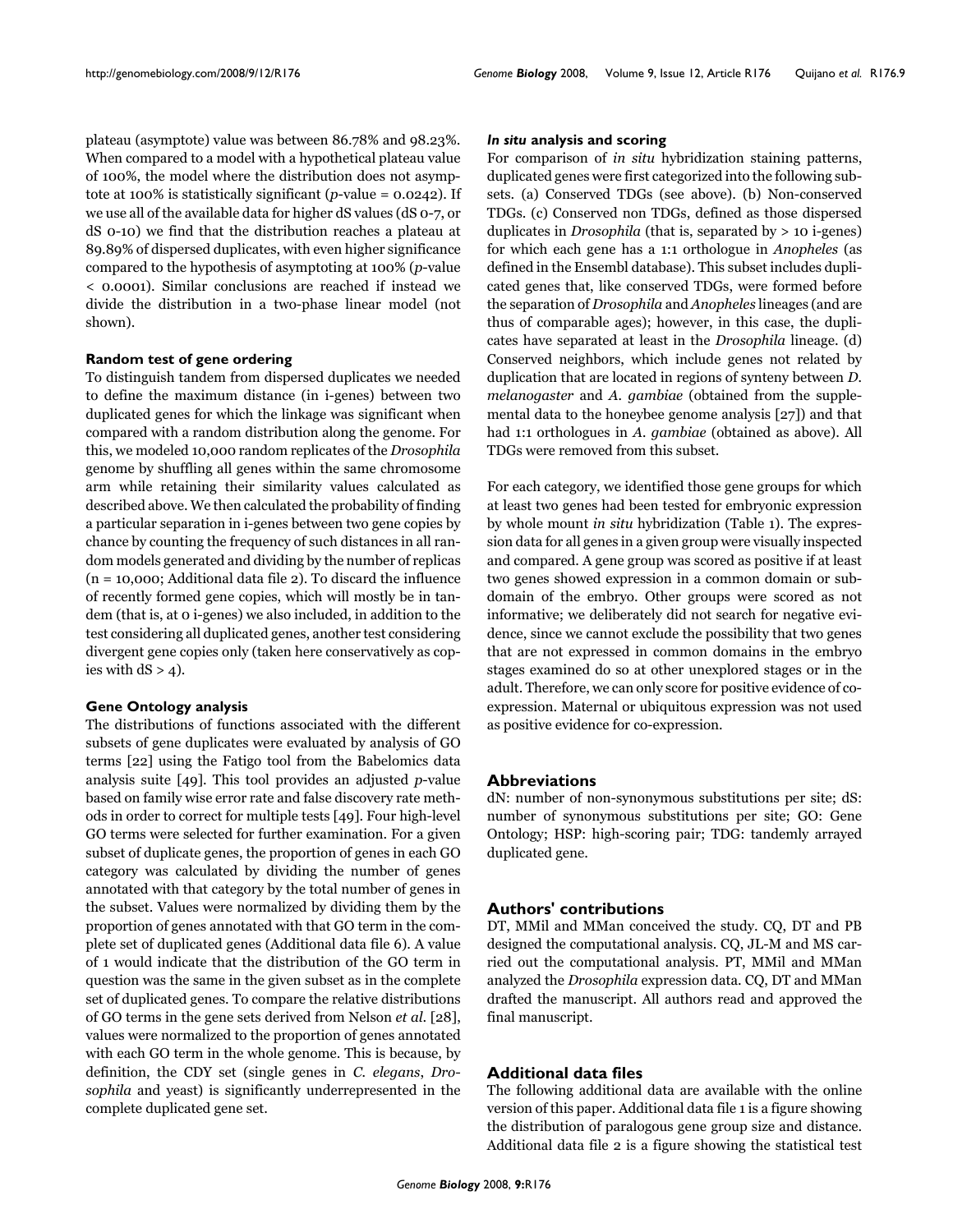used to define tandemly and dispersed duplicated genes. Additional data file 3 is a table listing over- and underrepresented GO categories in TDGs subdivided by dS ranges, compared to dispersed duplicates. Additional data file 4 is a table listing over- and underrepresented GO categories in TDGs compared to dispersed duplicates. Additional data file 5 is a table listing over- and underrepresented GO categories in conserved TDGs compared to dispersed duplicates. Additional data file 6 is a table listing the number of *D. melanogaster* genes included in each category of selected GO terms and gene sets. Additional data file 7 is a figure showing that evolutionarily conserved TDGs are enriched in 'complex' genes. Additional data file 8 is a table listing the groups of TDGs conserved between *D. melanogaster* and *A. gambia*e used in the embryonic co-expression analysis. Additional data file 9 is a table listing the groups of genes in conserved linkage between *D. melanogaster* and *A. gambia*e that are not tandem duplicates used in the embryonic co-expression analysis. Additional data file 10 is a short discussion on the stringency in the definition of conserved TDGs as used in this study. Additional data file 11 is a figure showing the conserved TDGs that are co-expressed in the *Drosophila* embryo that have been previously described in the literature. Additional data file 12 is a compressed file containing the different *D. melanogaster* gene sets used in this study as plain text.

#### **Acknowledgements**

We wish to thank Sonia Hernandez and the late Jorge Muruzabal (Rey Juan Carlos University, Madrid) and Octavio Martinez de la Vega for help with mathematical and statistical analysis, Patrick Aloy, Michael Boutros, Manuel Franco and Simon Bartlett for comments on the manuscript, members of the Manzanares lab for discussions, and the BDGP (Berkeley *Drosophila* Genome Project) for making *in situ* data available. This work was supported by a grant from the BBVA Foundation (Spain) to MMan, DT and MMil, from the Spanish Government (grants BFU2005-00025 to MMan and BIO2006- 15036 to DT), and from the EMBO Young Investigator Programme (to MMan). The work of MMan at the CNIC is supported by the Spanish Ministry of Science and Innovation and the Pro-CNIC Foundation.

#### **References**

- 1. Coleman KG, Poole SJ, Weir MP, Soeller WC, Kornberg T: **The invected gene of** *Drosophila***[: sequence analysis and expres](http://www.ncbi.nlm.nih.gov/entrez/query.fcgi?cmd=Retrieve&db=PubMed&dopt=Abstract&list_uids=2892756)[sion studies reveal a close kinship to the engrailed gene.](http://www.ncbi.nlm.nih.gov/entrez/query.fcgi?cmd=Retrieve&db=PubMed&dopt=Abstract&list_uids=2892756)** *Genes Dev* 1987, **1:**19-28.
- 2. Czerny T, Halder G, Kloter U, Souabni A, Gehring WJ, Busslinger M: *twin of eyeless***, a second Pax-6 gene of** *Drosophila***[, acts](http://www.ncbi.nlm.nih.gov/entrez/query.fcgi?cmd=Retrieve&db=PubMed&dopt=Abstract&list_uids=10198632) [upstream of eyeless in the control of eye development.](http://www.ncbi.nlm.nih.gov/entrez/query.fcgi?cmd=Retrieve&db=PubMed&dopt=Abstract&list_uids=10198632)** *Mol Cell* 1999, **3:**297-307.
- 3. Aldaz S, Morata G, Azpiazu N: **The Pax-homeobox gene eyegone is involved in the subdivision of the thorax of** *Drosophila***[.](http://www.ncbi.nlm.nih.gov/entrez/query.fcgi?cmd=Retrieve&db=PubMed&dopt=Abstract&list_uids=12900462)** *Development* 2003, **130:**4473-4482.
- 4. Skaer N, Pistillo D, Gibert JM, Lio P, Wulbeck C, Simpson P: **[Gene](http://www.ncbi.nlm.nih.gov/entrez/query.fcgi?cmd=Retrieve&db=PubMed&dopt=Abstract&list_uids=12142008) [duplication at the achaete-scute complex and morphological](http://www.ncbi.nlm.nih.gov/entrez/query.fcgi?cmd=Retrieve&db=PubMed&dopt=Abstract&list_uids=12142008) complexity of the peripheral nervous system in Diptera.** *Trends Genet* 2002, **18:**399-405.
- 5. Knust E, Schrons H, Grawe F, Campos-Ortega JA: **Seven genes of the Enhancer of split complex of** *Drosophila melanogaster* **[encode helix-loop-helix proteins.](http://www.ncbi.nlm.nih.gov/entrez/query.fcgi?cmd=Retrieve&db=PubMed&dopt=Abstract&list_uids=1427040)** *Genetics* 1992, **132:**505-518.
- 6. Cavodeassi F, Modolell J, Gomez-Skarmeta JL: **[The Iroquois family](http://www.ncbi.nlm.nih.gov/entrez/query.fcgi?cmd=Retrieve&db=PubMed&dopt=Abstract&list_uids=11532909) [of genes: from body building to neural patterning.](http://www.ncbi.nlm.nih.gov/entrez/query.fcgi?cmd=Retrieve&db=PubMed&dopt=Abstract&list_uids=11532909)** *Development* 2001, **128:**2847-2855.
- 7. Garcia-Fernandez J: **[The genesis and evolution of homeobox](http://www.ncbi.nlm.nih.gov/entrez/query.fcgi?cmd=Retrieve&db=PubMed&dopt=Abstract&list_uids=16341069) [gene clusters.](http://www.ncbi.nlm.nih.gov/entrez/query.fcgi?cmd=Retrieve&db=PubMed&dopt=Abstract&list_uids=16341069)** *Nat Rev Genet* 2005, **6:**881-892.
- 8. Hurst LD, Pal C, Lercher MJ: **[The evolutionary dynamics of](http://www.ncbi.nlm.nih.gov/entrez/query.fcgi?cmd=Retrieve&db=PubMed&dopt=Abstract&list_uids=15131653)**

**[eukaryotic gene order.](http://www.ncbi.nlm.nih.gov/entrez/query.fcgi?cmd=Retrieve&db=PubMed&dopt=Abstract&list_uids=15131653)** *Nat Rev Genet* 2004, **5:**299-310.

- 9. Cho RJ, Campbell MJ, Winzeler EA, Steinmetz L, Conway A, Wodicka L, Wolfsberg TG, Gabrielian AE, Landsman D, Lockhart DJ, Davis RW: **[A genome-wide transcriptional analysis of the mitotic](http://www.ncbi.nlm.nih.gov/entrez/query.fcgi?cmd=Retrieve&db=PubMed&dopt=Abstract&list_uids=9702192) [cell cycle.](http://www.ncbi.nlm.nih.gov/entrez/query.fcgi?cmd=Retrieve&db=PubMed&dopt=Abstract&list_uids=9702192)** *Mol Cell* 1998, **2:**65-73.
- 10. Cohen BA, Mitra RD, Hughes JD, Church GM: **[A computational](http://www.ncbi.nlm.nih.gov/entrez/query.fcgi?cmd=Retrieve&db=PubMed&dopt=Abstract&list_uids=11017073) [analysis of whole-genome expression data reveals chromo](http://www.ncbi.nlm.nih.gov/entrez/query.fcgi?cmd=Retrieve&db=PubMed&dopt=Abstract&list_uids=11017073)[somal domains of gene expression.](http://www.ncbi.nlm.nih.gov/entrez/query.fcgi?cmd=Retrieve&db=PubMed&dopt=Abstract&list_uids=11017073)** *Nat Genet* 2000, **26:**183-186.
- 11. Spellman PT, Rubin GM: **Evidence for large domains of similarly expressed genes in the** *Drosophila* **[genome.](http://www.ncbi.nlm.nih.gov/entrez/query.fcgi?cmd=Retrieve&db=PubMed&dopt=Abstract&list_uids=12144710)** *J Biol* 2002, **1:**5.
- 12. Lercher MJ, Urrutia AO, Hurst LD: **[Clustering of housekeeping](http://www.ncbi.nlm.nih.gov/entrez/query.fcgi?cmd=Retrieve&db=PubMed&dopt=Abstract&list_uids=11992122) [genes provides a unified model of gene order in the human](http://www.ncbi.nlm.nih.gov/entrez/query.fcgi?cmd=Retrieve&db=PubMed&dopt=Abstract&list_uids=11992122) [genome.](http://www.ncbi.nlm.nih.gov/entrez/query.fcgi?cmd=Retrieve&db=PubMed&dopt=Abstract&list_uids=11992122)** *Nat Genet* 2002, **31:**180-183.
- 13. Pal C, Hurst LD: **[Evidence for co-evolution of gene order and](http://www.ncbi.nlm.nih.gov/entrez/query.fcgi?cmd=Retrieve&db=PubMed&dopt=Abstract&list_uids=12577060) [recombination rate.](http://www.ncbi.nlm.nih.gov/entrez/query.fcgi?cmd=Retrieve&db=PubMed&dopt=Abstract&list_uids=12577060)** *Nat Genet* 2003, **33:**392-395.
- 14. Williams EJ, Bowles DJ: **Coexpression of neighboring genes in**<br>
the genome of Arabidobsis thaliana. Genome Res 2004.  $the$  genome of Arabidopsis thaliana[.](http://www.ncbi.nlm.nih.gov/entrez/query.fcgi?cmd=Retrieve&db=PubMed&dopt=Abstract&list_uids=15173112) **14:**1060-1067.
- 15. Nadeau JH, Taylor BA: **[Lengths of chromosomal segments con](http://www.ncbi.nlm.nih.gov/entrez/query.fcgi?cmd=Retrieve&db=PubMed&dopt=Abstract&list_uids=6583681)[served since divergence of man and mouse.](http://www.ncbi.nlm.nih.gov/entrez/query.fcgi?cmd=Retrieve&db=PubMed&dopt=Abstract&list_uids=6583681)** *Proc Natl Acad Sci USA* 1984, **81:**814-818.
- 16. Bai Y, Casola C, Feschotte C, Betran E: **Comparative genomics reveals a constant rate of origination and convergent acquisition of functional retrogenes in** *Drosophila***[.](http://www.ncbi.nlm.nih.gov/entrez/query.fcgi?cmd=Retrieve&db=PubMed&dopt=Abstract&list_uids=17233920)** *Genome Biol* 2007, **8:**R11.
- 17. Ranz JM, Casals F, Ruiz A: **How malleable is the eukaryotic genome? Extreme rate of chromosomal rearrangement in the genus** *Drosophila***[.](http://www.ncbi.nlm.nih.gov/entrez/query.fcgi?cmd=Retrieve&db=PubMed&dopt=Abstract&list_uids=11157786)** *Genome Res* 2001, **11:**230-239.
- 18. Ranz JM, Maurin D, Chan YS, von Grotthuss M, Hillier LW, Roote J, Ashburner M, Bergman CM: **Principles of genome evolution in the** *Drosophila melanogaster* **[species group.](http://www.ncbi.nlm.nih.gov/entrez/query.fcgi?cmd=Retrieve&db=PubMed&dopt=Abstract&list_uids=17550304)** *PLoS Biol* 2007, **5:**e152.
- 19. Richards S, Liu Y, Bettencourt BR, Hradecky P, Letovsky S, Nielsen R, Thornton K, Hubisz MJ, Chen R, Meisel RP, Couronne O, Hua S, Smith MA, Zhang P, Liu J, Bussemaker HJ, van Batenburg MF, Howells SL, Scherer SE, Sodergren E, Matthews BB, Crosby MA, Schroeder AJ, Ortiz-Barrientos D, Rives CM, Metzker ML, Muzny DM, Scott G, Steffen D, Wheeler DA, *et al.*: **Comparative genome sequencing of** *Drosophila pseudoobscura***: chromosomal, gene, and** *cis***[-ele](http://www.ncbi.nlm.nih.gov/entrez/query.fcgi?cmd=Retrieve&db=PubMed&dopt=Abstract&list_uids=15632085)[ment evolution.](http://www.ncbi.nlm.nih.gov/entrez/query.fcgi?cmd=Retrieve&db=PubMed&dopt=Abstract&list_uids=15632085)** *Genome Res* 2005, **15:**1-18.
- 20. Rizzon C, Ponger L, Gaut BS: **Striking similarities in the genomic distribution of tandemly arrayed genes in** *Arabidopsis* **[and](http://www.ncbi.nlm.nih.gov/entrez/query.fcgi?cmd=Retrieve&db=PubMed&dopt=Abstract&list_uids=16948529) [rice.](http://www.ncbi.nlm.nih.gov/entrez/query.fcgi?cmd=Retrieve&db=PubMed&dopt=Abstract&list_uids=16948529)** *PLoS Comput Biol* 2006, **2:**e115.
- 21. Shoja V, Zhang L: **[A roadmap of tandemly arrayed genes in the](http://www.ncbi.nlm.nih.gov/entrez/query.fcgi?cmd=Retrieve&db=PubMed&dopt=Abstract&list_uids=16901985) [genomes of human, mouse, and rat.](http://www.ncbi.nlm.nih.gov/entrez/query.fcgi?cmd=Retrieve&db=PubMed&dopt=Abstract&list_uids=16901985)** *Mol Biol Evol* 2006, **23:**2134-2141.
- 22. Ashburner M, Ball CA, Blake JA, Botstein D, Butler H, Cherry JM, Davis AP, Dolinski K, Dwight SS, Eppig JT, Harris MA, Hill DP, Issel-Tarver L, Kasarskis A, Lewis S, Matese JC, Richardson JE, Ringwald M, Rubin GM, Sherlock G: **[Gene ontology: tool for the unification](http://www.ncbi.nlm.nih.gov/entrez/query.fcgi?cmd=Retrieve&db=PubMed&dopt=Abstract&list_uids=10802651) [of biology. The Gene Ontology Consortium.](http://www.ncbi.nlm.nih.gov/entrez/query.fcgi?cmd=Retrieve&db=PubMed&dopt=Abstract&list_uids=10802651)** *Nat Genet* 2000, **25:**25-29.
- 23. Zdobnov EM, von Mering C, Letunic I, Torrents D, Suyama M, Copley RR, Christophides GK, Thomasova D, Holt RA, Subramanian GM, Mueller HM, Dimopoulos G, Law JH, Wells MA, Birney E, Charlab R, Halpern AL, Kokoza E, Kraft CL, Lai Z, Lewis S, Louis C, Barillas-Mury C, Nusskern D, Rubin GM, Salzberg SL, Sutton GG, Topalis P, Wides R, Wincker P, *et al.*: **Comparative genome and proteome analysis of** *Anopheles gambiae* **and** *Drosophila melanogaster***[.](http://www.ncbi.nlm.nih.gov/entrez/query.fcgi?cmd=Retrieve&db=PubMed&dopt=Abstract&list_uids=12364792)** *Science* 2002, **298:**149-159.
- 24. Durand D, Hoberman R: **[Diagnosing duplications can it be](http://www.ncbi.nlm.nih.gov/entrez/query.fcgi?cmd=Retrieve&db=PubMed&dopt=Abstract&list_uids=16442663) [done?](http://www.ncbi.nlm.nih.gov/entrez/query.fcgi?cmd=Retrieve&db=PubMed&dopt=Abstract&list_uids=16442663)** *Trends Genet* 2006, **22:**156-164.
- 25. Zdobnov EM, Bork P: **[Quantification of insect genome diver](http://www.ncbi.nlm.nih.gov/entrez/query.fcgi?cmd=Retrieve&db=PubMed&dopt=Abstract&list_uids=17097187)[gence.](http://www.ncbi.nlm.nih.gov/entrez/query.fcgi?cmd=Retrieve&db=PubMed&dopt=Abstract&list_uids=17097187)** *Trends Genet* 2007, **23:**16-20.
- 26. Clark AG, Eisen MB, Smith DR, Bergman CM, Oliver B, Markow TA, Kaufman TC, Kellis M, Gelbart W, Iyer VN, Pollard DA, Sackton TB, Larracuente AM, Singh ND, Abad JP, Abt DN, Adryan B, Aguade M, Akashi H, Anderson WW, Aquadro CF, Ardell DH, Arguello R, Artieri CG, Barbash DA, Barker D, Barsanti P, Batterham P, Batzoglou S, Begun D, *et al.*: **Evolution of genes and genomes on the** *Drosophila* **[phylogeny.](http://www.ncbi.nlm.nih.gov/entrez/query.fcgi?cmd=Retrieve&db=PubMed&dopt=Abstract&list_uids=17994087)** *Nature* 2007, **450:**203-218.
- 27. Honeybee Genome Sequencing Consortium: **Insights into social insects from the genome of the honeybee** *Apis mellifera***[.](http://www.ncbi.nlm.nih.gov/entrez/query.fcgi?cmd=Retrieve&db=PubMed&dopt=Abstract&list_uids=17073008)** *Nature* 2006, **443:**931-949.
- 28. Nelson CE, Hersh BM, Carroll SB: **[The regulatory content of](http://www.ncbi.nlm.nih.gov/entrez/query.fcgi?cmd=Retrieve&db=PubMed&dopt=Abstract&list_uids=15059258) [intergenic DNA shapes genome architecture.](http://www.ncbi.nlm.nih.gov/entrez/query.fcgi?cmd=Retrieve&db=PubMed&dopt=Abstract&list_uids=15059258)** *Genome Biol* 2004, **5:**R25.
- 29. Woolfe A, Goodson M, Goode DK, Snell P, McEwen GK, Vavouri T,